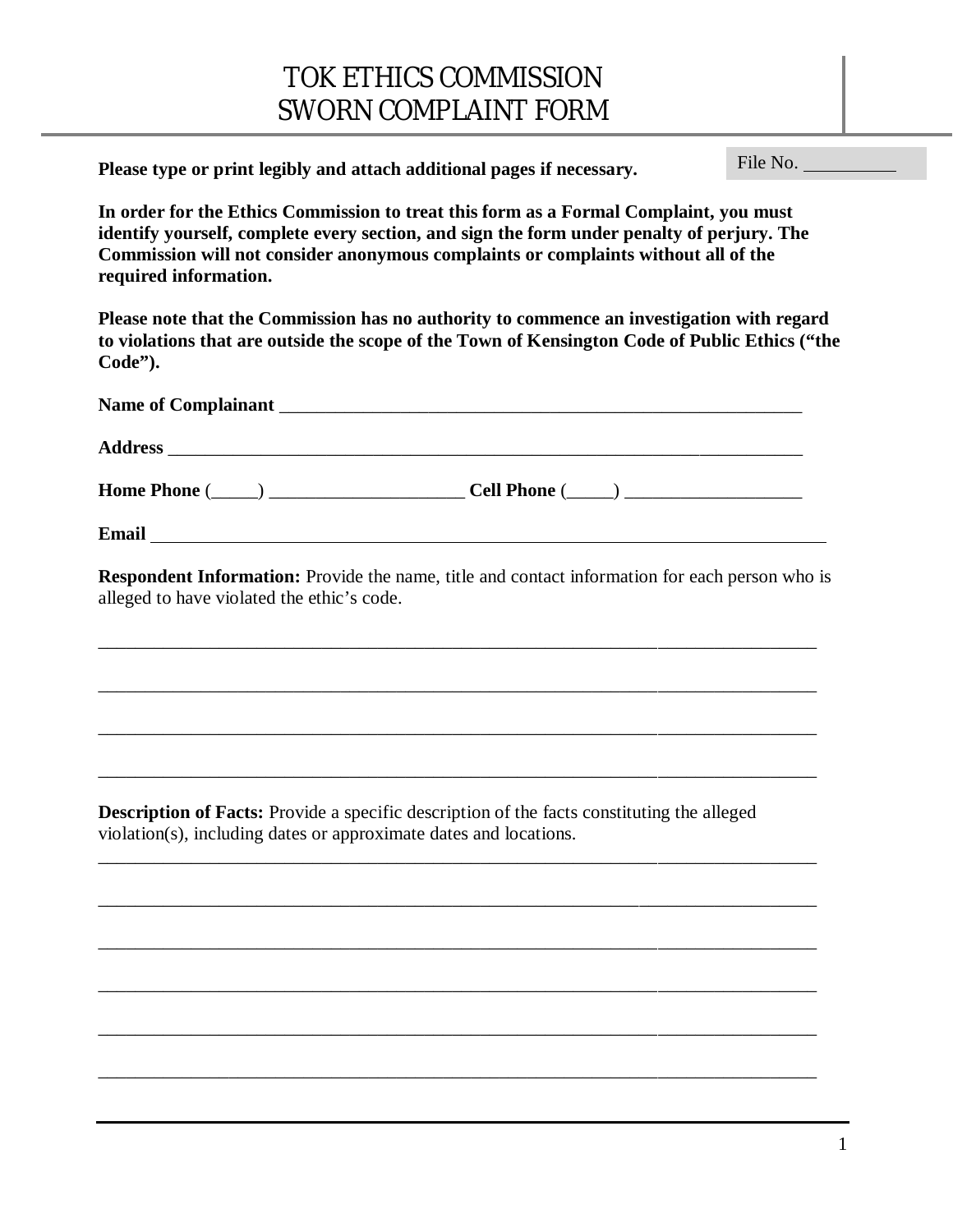## TOK ETHICS COMMISSION SWORN COMPLAINT FORM

**Witness Information:** Provide the name and contact information for each person you believe may have information that would assist the Commission in its evaluation of this complaint. Also, describe the information that you believe each of the persons listed may provide to support the allegations stated in this complaint.

\_\_\_\_\_\_\_\_\_\_\_\_\_\_\_\_\_\_\_\_\_\_\_\_\_\_\_\_\_\_\_\_\_\_\_\_\_\_\_\_\_\_\_\_\_\_\_\_\_\_\_\_\_\_\_\_\_\_\_\_\_\_\_\_\_\_\_\_\_\_\_\_\_\_\_\_\_

\_\_\_\_\_\_\_\_\_\_\_\_\_\_\_\_\_\_\_\_\_\_\_\_\_\_\_\_\_\_\_\_\_\_\_\_\_\_\_\_\_\_\_\_\_\_\_\_\_\_\_\_\_\_\_\_\_\_\_\_\_\_\_\_\_\_\_\_\_\_\_\_\_\_\_\_\_

\_\_\_\_\_\_\_\_\_\_\_\_\_\_\_\_\_\_\_\_\_\_\_\_\_\_\_\_\_\_\_\_\_\_\_\_\_\_\_\_\_\_\_\_\_\_\_\_\_\_\_\_\_\_\_\_\_\_\_\_\_\_\_\_\_\_\_\_\_\_\_\_\_\_\_\_\_

\_\_\_\_\_\_\_\_\_\_\_\_\_\_\_\_\_\_\_\_\_\_\_\_\_\_\_\_\_\_\_\_\_\_\_\_\_\_\_\_\_\_\_\_\_\_\_\_\_\_\_\_\_\_\_\_\_\_\_\_\_\_\_\_\_\_\_\_\_\_\_\_\_\_\_\_\_

\_\_\_\_\_\_\_\_\_\_\_\_\_\_\_\_\_\_\_\_\_\_\_\_\_\_\_\_\_\_\_\_\_\_\_\_\_\_\_\_\_\_\_\_\_\_\_\_\_\_\_\_\_\_\_\_\_\_\_\_\_\_\_\_\_\_\_\_\_\_\_\_\_\_\_\_\_

\_\_\_\_\_\_\_\_\_\_\_\_\_\_\_\_\_\_\_\_\_\_\_\_\_\_\_\_\_\_\_\_\_\_\_\_\_\_\_\_\_\_\_\_\_\_\_\_\_\_\_\_\_\_\_\_\_\_\_\_\_\_\_\_\_\_\_\_\_\_\_\_\_\_\_\_\_

\_\_\_\_\_\_\_\_\_\_\_\_\_\_\_\_\_\_\_\_\_\_\_\_\_\_\_\_\_\_\_\_\_\_\_\_\_\_\_\_\_\_\_\_\_\_\_\_\_\_\_\_\_\_\_\_\_\_\_\_\_\_\_\_\_\_\_\_\_\_\_\_\_\_\_\_\_

**Documentation:** Attach copies of any documents in your possession that relate to the allegations stated in this complaint. In addition, indicate below whether there are other records, not in your possession, that you believe may assist the Commission in its evaluation of this complaint.

\_\_\_\_\_\_\_\_\_\_\_\_\_\_\_\_\_\_\_\_\_\_\_\_\_\_\_\_\_\_\_\_\_\_\_\_\_\_\_\_\_\_\_\_\_\_\_\_\_\_\_\_\_\_\_\_\_\_\_\_\_\_\_\_\_\_\_\_\_\_\_\_\_\_\_\_\_

\_\_\_\_\_\_\_\_\_\_\_\_\_\_\_\_\_\_\_\_\_\_\_\_\_\_\_\_\_\_\_\_\_\_\_\_\_\_\_\_\_\_\_\_\_\_\_\_\_\_\_\_\_\_\_\_\_\_\_\_\_\_\_\_\_\_\_\_\_\_\_\_\_\_\_\_\_

\_\_\_\_\_\_\_\_\_\_\_\_\_\_\_\_\_\_\_\_\_\_\_\_\_\_\_\_\_\_\_\_\_\_\_\_\_\_\_\_\_\_\_\_\_\_\_\_\_\_\_\_\_\_\_\_\_\_\_\_\_\_\_\_\_\_\_\_\_\_\_\_\_\_\_\_\_

\_\_\_\_\_\_\_\_\_\_\_\_\_\_\_\_\_\_\_\_\_\_\_\_\_\_\_\_\_\_\_\_\_\_\_\_\_\_\_\_\_\_\_\_\_\_\_\_\_\_\_\_\_\_\_\_\_\_\_\_\_\_\_\_\_\_\_\_\_\_\_\_\_\_\_\_\_

\_\_\_\_\_\_\_\_\_\_\_\_\_\_\_\_\_\_\_\_\_\_\_\_\_\_\_\_\_\_\_\_\_\_\_\_\_\_\_\_\_\_\_\_\_\_\_\_\_\_\_\_\_\_\_\_\_\_\_\_\_\_\_\_\_\_\_\_\_\_\_\_\_\_\_\_\_

\_\_\_\_\_\_\_\_\_\_\_\_\_\_\_\_\_\_\_\_\_\_\_\_\_\_\_\_\_\_\_\_\_\_\_\_\_\_\_\_\_\_\_\_\_\_\_\_\_\_\_\_\_\_\_\_\_\_\_\_\_\_\_\_\_\_\_\_\_\_\_\_\_\_\_\_\_

**Additional Information and Advisory Opinions:** Provide any additional information that you believe may assist the Ethics Commission in its evaluation of this complaint.

\_\_\_\_\_\_\_\_\_\_\_\_\_\_\_\_\_\_\_\_\_\_\_\_\_\_\_\_\_\_\_\_\_\_\_\_\_\_\_\_\_\_\_\_\_\_\_\_\_\_\_\_\_\_\_\_\_\_\_\_\_\_\_\_\_\_\_\_\_\_\_\_\_\_\_\_\_

\_\_\_\_\_\_\_\_\_\_\_\_\_\_\_\_\_\_\_\_\_\_\_\_\_\_\_\_\_\_\_\_\_\_\_\_\_\_\_\_\_\_\_\_\_\_\_\_\_\_\_\_\_\_\_\_\_\_\_\_\_\_\_\_\_\_\_\_\_\_\_\_\_\_\_\_\_

\_\_\_\_\_\_\_\_\_\_\_\_\_\_\_\_\_\_\_\_\_\_\_\_\_\_\_\_\_\_\_\_\_\_\_\_\_\_\_\_\_\_\_\_\_\_\_\_\_\_\_\_\_\_\_\_\_\_\_\_\_\_\_\_\_\_\_\_\_\_\_\_\_\_\_\_\_

\_\_\_\_\_\_\_\_\_\_\_\_\_\_\_\_\_\_\_\_\_\_\_\_\_\_\_\_\_\_\_\_\_\_\_\_\_\_\_\_\_\_\_\_\_\_\_\_\_\_\_\_\_\_\_\_\_\_\_\_\_\_\_\_\_\_\_\_\_\_\_\_\_\_\_\_\_